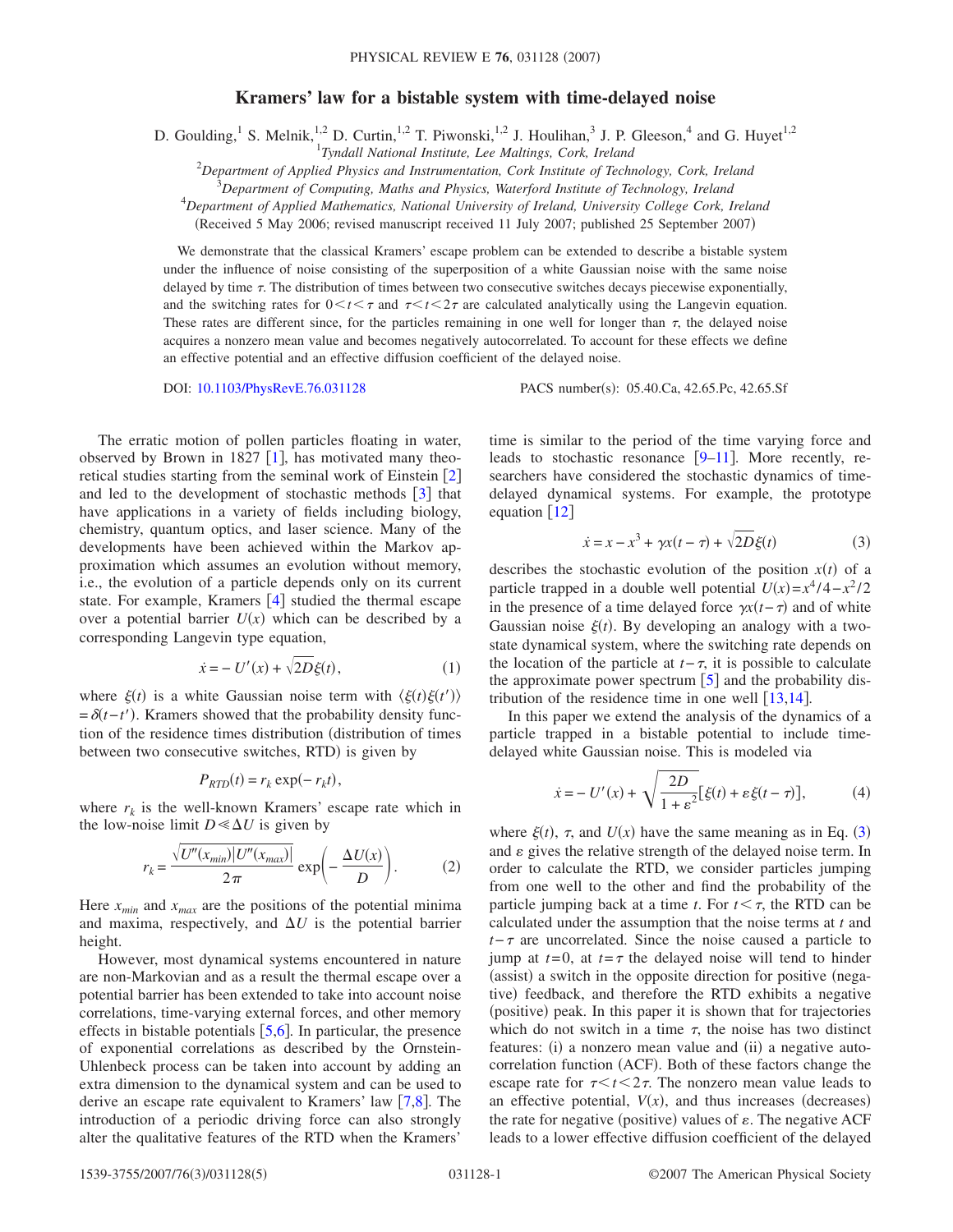noise and therefore reduces the switching rate.

Noise can propagate along several paths before reaching the system under study and such noise sources are commonly encountered in nature and have been recently studied numerically, for example, in  $[6]$  $[6]$  $[6]$ . The transport of nanoparticles in biological  $\left[15,16\right]$  $\left[15,16\right]$  $\left[15,16\right]$  $\left[15,16\right]$  and artificial channels  $\left[17\right]$  $\left[17\right]$  $\left[17\right]$ , as well as application in gravitational-wave interferometers such as the VIRGO detector  $[18]$  $[18]$  $[18]$ , are just a few typical examples.

A system with time-delayed noise can be realized experimentally using a vertical cavity surface emitting laser (VCSEL) that exhibits polarization switching as the injection current is varied. Around this switching point, a small amount of electrical noise is sufficient to induce random polarization switching which follows Kramers' law  $[19]$  $[19]$  $[19]$ . Such an experiment has been used by several authors to study the dynamics of bistable dynamical systems under the influence of noise and period forcing where stochastic resonance can be observed  $\left[20,21\right]$  $\left[20,21\right]$  $\left[20,21\right]$  $\left[20,21\right]$ , or noise and delay to describe a Kramers' law with memory  $\lceil 14 \rceil$  $\lceil 14 \rceil$  $\lceil 14 \rceil$ . In this latter experiment, one polarization component of the laser output is added to the device injection current after some delay. This situation has also been shown to exhibit excitability  $[22]$  $[22]$  $[22]$ . In the experiment considered here, a similar VCSEL was operated in a polarization unstable region and electrical noise was superimposed onto the low noise dc bias. The output from a noise generator was split and propagated along electrical lines of differing length before being added to the injection current of the VCSEL, thereby introducing a time delay into the system. The noise level of the function generator was fixed and the delayed noise level controlled using an electrical attenuator in the longer electrical line. The polarization resolved output was analyzed on a digital oscilloscope and the residence time distribution was calculated.

Figure  $1(a)$  $1(a)$  shows the experimentally obtained RTD in one polarization state of the VCSEL at different levels of electrical noise injection with a delay time of  $\tau=0.2 \mu s$ . In the absence of delayed noise, the RTD displays an exponential decay as predicted by Kramers' theory. When the delayed noise is introduced into the system, the RTD begins to deviate from Kramers' law while still remaining piecewise exponentially decaying. Such behavior can also be observed by integrating Eq.  $(4)$  $(4)$  $(4)$  with *D* being increased with  $\varepsilon$  in order to keep the term  $\sqrt{2D/(1+\epsilon^2)}$  constant, which is the case in the experiment. Figure  $1(b)$  $1(b)$  shows a typical RTD from the simu-lation of Eq. ([4](#page-0-1)) exhibiting similar features to those observed experimentally for the case of negative feedback.

For  $\varepsilon \neq 0$  and  $\tau$  sufficiently long, the RTD displays a piecewise exponential decay with rates  $r_1$  for  $0 \lt t \lt \tau$  and  $r_2$ for  $\tau < t < 2\tau$ . The escape rate  $r_1$  can be calculated assuming that the noise terms at *t* and  $t - \tau$  in Eq. ([4](#page-0-1)) are uncorrelated. Since the variance of uncorrelated terms is given by the sum of the separate variances  $2D/(1+\varepsilon^2)$  and  $2D\varepsilon^2/(1+\varepsilon^2)$ , the resulting diffusion coefficient is equal to  $D \begin{bmatrix} 3 \end{bmatrix}$  $D \begin{bmatrix} 3 \end{bmatrix}$  $D \begin{bmatrix} 3 \end{bmatrix}$  and the problem reduces to Kramers' with the escape rate

$$
r_1 = \frac{1}{\pi\sqrt{2}} \exp\left(-\frac{1}{4D}\right).
$$
 (5)

For smaller  $\tau$  the corresponding rate was calculated numerically in  $\left[6\right]$  $\left[6\right]$  $\left[6\right]$  and reaches the limit of  $r_1$  as  $\tau$  increases.

<span id="page-1-0"></span>

FIG. 1. (a) Experimental RTD with (circles) and without (dots) the delayed noise. (b) Numerical RTD calculated using Eq. ([4](#page-0-1)) with  $\varepsilon$ =0 and *D*=0.15 (dashed curve) and  $\varepsilon$ =-0.34 and *D*=0.167 (solid curve). The thin gray lines are included to show the difference in the escape rates before and after  $\tau$  in the presence of delayed noise.

We now calculate the escape rate  $r_2$ , not considered in [[6](#page-3-5)], by reducing to a Kramers' type problem, defining an effective potential of the system and an effective diffusion coefficient of the delayed noise for  $\tau < t < 2\tau$ .

In order to calculate the effective potential, consider the ensemble of all trajectories,  $x(t)$ , and remove trajectories once they reach some threshold position,  $x_{th}$ . For definiteness it is assumed that the initial position,  $x(0)$ , is to the left of the threshold, i.e.,  $x(0) \le x_{th}$ . Those trajectories which remain in the well up to time  $\tau$  along with the associated noise terms are collectively referred to as the  $*$ -ensemble. The term  $\xi(t)$ in the \*-ensemble has a negative mean value for  $0 < t < \tau$ , which is constant apart from the small regions near *t*=0 and  $\tau$ , where it differs due to the fact that there has been a switch at *t*=0. This negative mean value appears because the trajectories whose noise has positive mean value are more likely to reach  $x_{th}$  (switch) in a time  $\tau$ , thus being excluded from the \* -ensemble. The nonzero mean value affects the switching rate  $r_2$  by changing the effective potential of the system when the noise term  $\xi(t)$  comes back in a time  $\tau$  as  $\xi(t-\tau)$ . It is possible to calculate the mean value of  $\xi(t)$  over the \* -ensemble, using the discrete time approximation to Eq.  $(4).$  $(4).$  $(4).$ 

Numerically Eq. ([4](#page-0-1)) is integrated using a discrete time step  $\Delta t$  as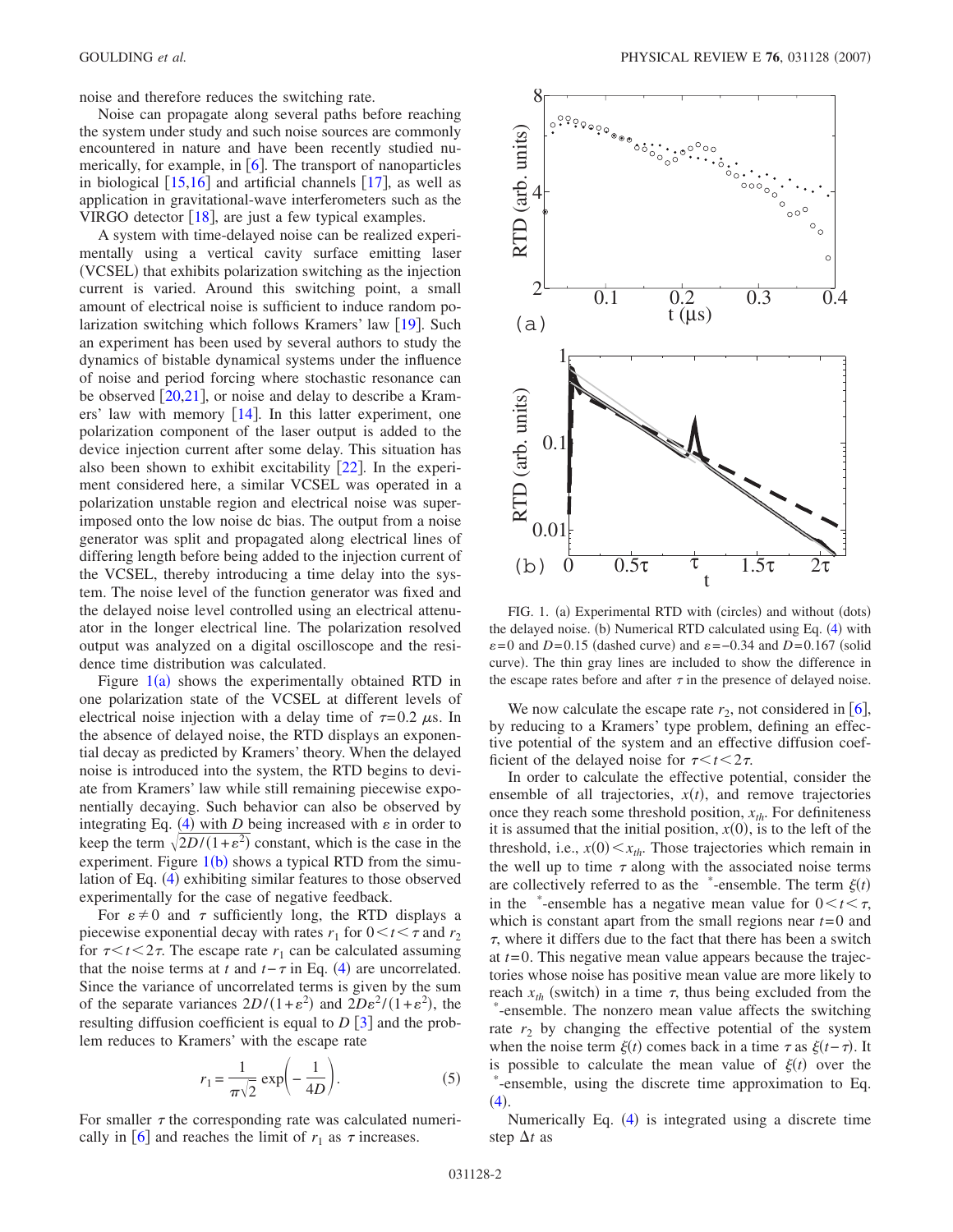<span id="page-2-5"></span>

FIG. 2. (a) The ACF approaches the white noise limit as  $\varepsilon$ increases. The parameters are  $D=0.15$ ,  $\tau=100$ , and  $x_{th}=0.5$ . The ACF does not depend on  $\tau$ . (b) Values of  $A$  found from simulation together with the expression  $A = A_0 / 1 + \varepsilon^2$  with  $A_0 \approx 0.1788$  and  $\gamma$  $\approx$  1 for parameters *D*=0.15,  $\tau$ =100, and  $x_{th}$ =0.5.

$$
x_{n+1} = x_n - U'(x_n)\Delta t + \sqrt{\frac{2D\Delta t}{1 + \varepsilon^2}}(\xi_n + \varepsilon \xi_{n-N}),\tag{6}
$$

<span id="page-2-0"></span>where  $\xi_n$  is a sequence of normally distributed random numbers of mean zero and variance one and  $N = \tau / \Delta t$  is the number of discrete time steps which corresponds to the delay time  $\tau$ . In the numerical approximation, the  $*$ -ensemble is made up of sequences  $x_n^*$  (with all  $x_n^* < x_{th}$ ),  $\xi_n^*$ , and  $\xi_{n-N}^*$ which are related via Eq.  $(6)$  $(6)$  $(6)$ .

Assuming that the time  $\tau$  is sufficiently long ( $\tau \geq 1/r_1$ ), the system enters a quasistationary state, as for the Kramers' escape problem. The probability density which solves the associated Fokker-Planck equation

$$
\frac{\partial P}{\partial t} = \frac{\partial}{\partial x} [U'P] + D \frac{\partial^2 P}{\partial x^2},\tag{7}
$$

<span id="page-2-2"></span>with an absorbing boundary condition,  $P(x_{th}, t) = 0$ , is approximately given by

$$
P(x,t) \approx e^{-r_1 t} \Phi(x),\tag{8}
$$

<span id="page-2-1"></span>where  $\Phi(x)$  is the eigenfunction to the eigenvalue  $r_1$ , for sufficiently small  $D$  [[3](#page-3-2)]. This can be interpreted as the slow escape of particles from the well at a rate  $r_1$ , but with the remaining particles in the well distributed according to the

<span id="page-2-6"></span>

FIG. 3. Comparison of theoretical (curves) and numerically calculated (symbols) escape rates  $r_1$  (triangles) and  $r_2$  (circles). The numerical data are for  $D=0.15$ ,  $\tau=100$ , and  $x_{th}=0.5$ . For the numerical simulations the value of  $x_{th} = 0.5$  is used to match  $r_1$  from simulation with the theoretical  $r_1$  for  $D=0.15$ .

probability density  $\Phi(x)$ . In this quasistationary state,  $\langle x_n^* \rangle$  $=\langle x_{n+1}^* \rangle$  and therefore averaging the \*-ensemble across Eq. ([6](#page-2-0)) and given that  $\langle \xi_{n-N}^* \rangle = \varepsilon \langle \xi_n^* \rangle$  for  $0 \le t \le \tau$  [[23](#page-4-7)], we obtain

$$
\langle \xi_n^* \rangle = \langle U'(x_n^*) \rangle \sqrt{\frac{\Delta t}{2D(1 + \varepsilon^2)}}
$$

It is worthwhile to note that  $\langle \xi_n^* \rangle$  neither depends on *n* nor on  $\tau$ . This nonzero mean noise in the  $*$ -ensemble implies that particles remaining trapped in the well for a time  $t > \tau$  experience an effective potential  $V(x)$  given by

$$
V(x) = U(x) - x \frac{\varepsilon}{1 + \varepsilon^2} \langle U'(x^*) \rangle, \tag{9}
$$

.

<span id="page-2-4"></span><span id="page-2-3"></span>where the constant tilt of the potential can be calculated for the quasistationary distribution by

$$
\langle U'(x^*) \rangle = \frac{\int_{-\infty}^{x_{th}} U'(x) \Phi(x) dx}{\int_{-\infty}^{x_{th}} \Phi(x) dx}.
$$
 (10)

The value of  $\langle U'(x_n^*)\rangle$  can be calculated from the Fokker-Planck equation and the boundary condition  $\Phi(x_{th}) = 0$ . To see this, insert the quasistationary probability distribution function Eq.  $(8)$  $(8)$  $(8)$  into Eq.  $(7)$  $(7)$  $(7)$  to obtain

$$
-r_1\Phi(x) = [U'(x)\Phi(x)]' + D\Phi''(x).
$$

Integrating over the range  $(-\infty, x)$  and rearranging yields

$$
U'(x)\Phi(x) = -r_1 \int_{-\infty}^x \Phi(y) dy - D\Phi'(x).
$$

Further integrating over the range  $(-\infty, x_{th})$  and using the boundary condition  $\Phi(x_{th}) = 0$ , we obtain

$$
\int_{-\infty}^{x_{th}} U'(x) \Phi(x) dx = -r_1 \int_{-\infty}^{x_{th}} (x_{th} - x) \Phi(x) dx.
$$
 (11)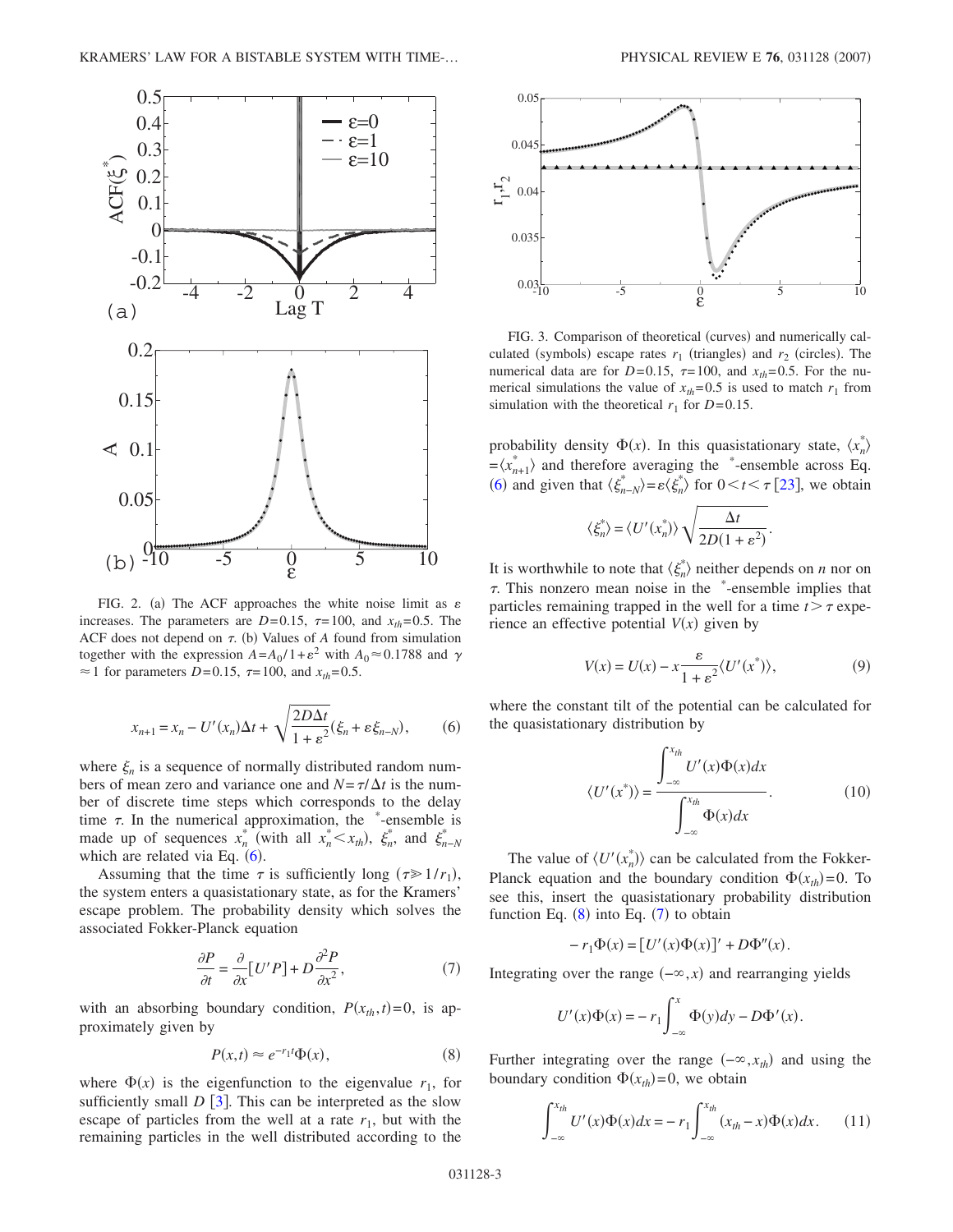<span id="page-3-14"></span>For low levels of the noise, it is expected that most trajectories will be found close to the minimum of the potential and so the approximation

$$
\langle x^* \rangle = \frac{\int_{-\infty}^{x_{th}} x \Phi(x) dx}{\int_{-\infty}^{x_{th}} \Phi(x) dx} \approx x_{min} \tag{12}
$$

is valid up to terms of order  $D$ . Combining Eqs.  $(10)$  $(10)$  $(10)$ – $(12)$  $(12)$  $(12)$ gives

$$
\langle U'(x^*)\rangle \approx -r_1(x_{th} - x_{min}).\tag{13}
$$

<span id="page-3-17"></span><span id="page-3-15"></span>Using Eqs.  $(9)$  $(9)$  $(9)$  and  $(13)$  $(13)$  $(13)$  the potential barrier height of  $V(x)$  for the case of a quartic bistable potential  $U(x)$  is

$$
\Delta V \approx \frac{1}{4} + r_1 (1 + x_{th}) \frac{\varepsilon}{1 + \varepsilon^2}.
$$
 (14)

Next, in order to calculate the effective diffusion coefficient, consider the effect of the negative ACF of the noise term  $\xi(t)$  in the \*-ensemble. This negative ACF appears because the trajectories whose noise exhibits positive ACF are more likely to cause a switch and are therefore filtered from the \* -ensemble.

A typical ACF as a function of lag  $T$  is shown in Fig.  $2(a)$  $2(a)$ . This function can be approximated as

$$
\langle \xi^*(T)\xi^*(0) \rangle = \delta(T) - Ae^{-\gamma T}.
$$

The value of  $A$  is found to depend on  $\varepsilon$  as

$$
A(\varepsilon) = A_0/(1 + \varepsilon^2)
$$

as shown in Fig. 2([b](#page-2-5)). The value of  $\gamma$  remains constant as the value of  $\varepsilon$  varies.

Taking half the integral of the ACF over all lags we can define the diffusion correction coefficient *k* for the colored noise  $\xi^*(t)$  as

$$
k = \frac{1}{2} \int_{-\infty}^{\infty} \langle \xi^*(T) \xi^*(0) \rangle dT = \frac{1}{2} - \frac{A_0}{2\gamma(1+\varepsilon^2)}.
$$

Finally, consider Eq. ([4](#page-0-1)) for  $\tau < t < 2\tau$  and substitute the effective noise  $\sqrt{2k}\eta(t)$  for  $\xi(t-\tau)$  together with the effective potential  $V(x)$  for  $U(x)$ . This gives

$$
\dot{x} = -V'(x) + \sqrt{\frac{2D}{1+\varepsilon^2}} \left[ \xi(t) + \varepsilon \sqrt{2k} \eta(t) \right],
$$

<span id="page-3-16"></span>where  $\xi(t)$  and  $\eta(t)$  are two uncorrelated white Gaussian noise terms with mean zero and variance one, and  $V(x)$  is defined by Eq.  $(9)$  $(9)$  $(9)$ . This reduces to

$$
\dot{x} = -V'(x) + \sqrt{2D\left(1 - \frac{\varepsilon^2 A_0}{\gamma (1 + \varepsilon^2)^2}\right)}\xi(t). \tag{15}
$$

Equation ([15](#page-3-16)) is an effective Kramers' type model, equiva-lent to Eq. ([4](#page-0-1)) for  $\tau < t < 2\tau$ . From this the escape rate  $r_2$ , using Eqs.  $(2)$  $(2)$  $(2)$  and  $(14)$  $(14)$  $(14)$ , reads

$$
r_2 = \frac{1}{\pi\sqrt{2}} \exp\left(-\frac{\frac{1}{4} + r_1(1 + x_{th})\frac{\varepsilon}{1 + \varepsilon^2}}{D\left(1 - \frac{A_0\varepsilon^2}{\gamma(1 + \varepsilon^2)^2}\right)}\right).
$$
 (16)

As can be seen in Fig. [3](#page-2-6) the theoretical values for  $r_1$  and  $r_2$ are in excellent agreement with the values obtained from numerical simulations. The rate  $r_2$  has extrema at  $\varepsilon = \pm 1$  and approaches  $r_1$  in the limit of large positive or negative  $\varepsilon$ .

Also, it is worthwhile to note that the RTD may exhibit changes of escape rate at any multiples of  $\tau$ , similar to those reported in  $[12]$  $[12]$  $[12]$ , using Eq.  $(3)$  $(3)$  $(3)$ . To describe these effects, one could extend the analysis presented here for the case  $t > 2\tau$ .

In conclusion, we have extended the classical Kramers' problem to account for the addition of a time delayed Gaussian white noise term. By analyzing the problem in two different regimes, we have derived analytical expressions for the two different switching rates. Such analysis could be extended to account for a superposition of any number of delayed noise terms.

The authors thank Eugene van den Hurk, Boole Centre for Research in Informatics (BCRI), University College Cork, Ireland for providing us with a computer cluster facility. This work was supported by Science Foundation Ireland under Contracts No. sfi/01/fi/co and No. 02/IN.1/IM062 and Embark under the IRCSET scheme.

- <span id="page-3-0"></span>[1] R. Brown, Philos. Mag. 4, 161 (1828).
- <span id="page-3-1"></span>[2] A. Einstein, Ann. Phys. 17, 549 (1905).
- <span id="page-3-2"></span>3 C. Gardiner, *Handbook of Stochastic Methods for Physics,* Chemistry and the Natural Sciences (Springer, Berlin, 2004).
- <span id="page-3-3"></span>[4] H. A. Kramers, Physica (Utrecht) 7, 284 (1940).
- <span id="page-3-4"></span>5 L. S. Tsimring and A. Pikovsky, Phys. Rev. Lett. **87**, 250602  $(2001).$
- <span id="page-3-5"></span>[6] M. Borromeo, S. Giusepponi, and F. Marchesoni, Phys. Rev. E 74, 031121 (2006).
- <span id="page-3-6"></span>7 P. Hänggi, F. Marchesoni, and P. Grigolini, Z. Phys. B: Condens. Matter **56**, 333 (1984).
- <span id="page-3-7"></span>[8] P. Jung, A. Neiman, M. K. N. Afghan, S. Nadkarni, and G.

Ullah, New J. Phys. 7, 17 (2005).

- <span id="page-3-8"></span>9 R. Benzi, A. Sutera, and A. Vulpiani, J. Phys. A **14**, 453  $(1981).$
- [10] C. Nicolis and G. Nicolis, Tellus 33, 225 (1981).
- <span id="page-3-9"></span>[11] L. Gammaitoni, P. Hänggi, P. Jung, and F. Marchesoni, Rev. Mod. Phys. **70**, 223 (1998).
- <span id="page-3-10"></span>12 D. Curtin, S. P. Hegarty, D. Goulding, J. Houlihan, T. Busch, C. Masoller, and G. Huyet, Phys. Rev. E 70, 031103 (2004).
- <span id="page-3-11"></span>[13] C. Masoller, Phys. Rev. Lett. 90, 020601 (2003).
- <span id="page-3-12"></span>[14] J. Houlihan, D. Goulding, T. Busch, C. Masoller, and G. Huyet, Phys. Rev. Lett. 92, 050601 (2004).
- <span id="page-3-13"></span>[15] B. Alberts, *Molecular Biology of the Cell* (Garland Science,